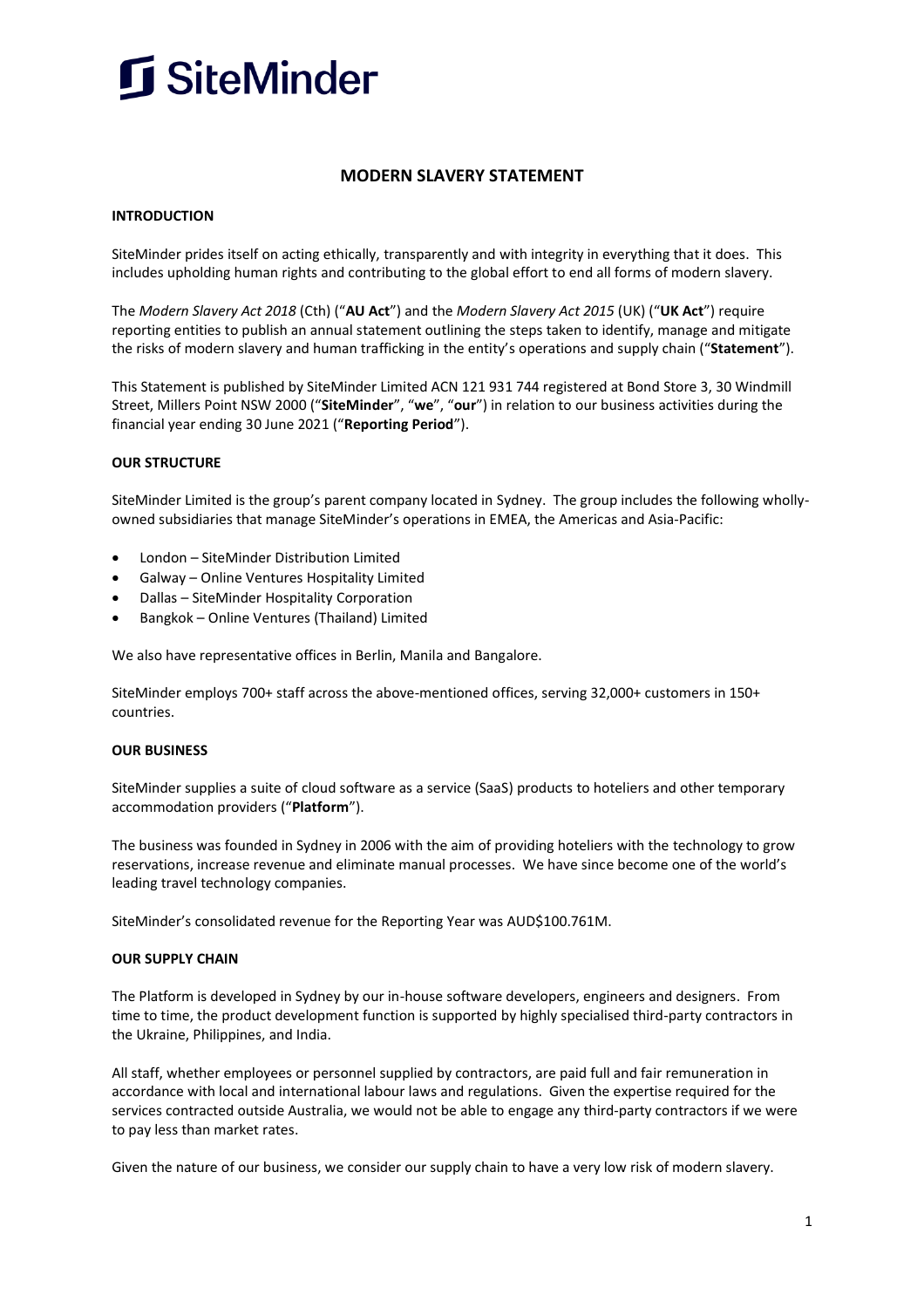

### **OUR POLICIES**

We maintain the following policies which, together, set out the minimum standards and expectations of all staff, and assist us in combatting modern slavery risks:

- Anti-Bribery Policy
- Code of Conduct
- Compassionate Leave Policy
- Contracts and Procurement Policy
- Equal Opportunities and Dignity at Work Policy
- Fair Treatment Policy
- Flexible Working Guidelines
- Whistleblower Policy

In December 2020, we adopted a Modern Slavery Policy to strengthen existing policies and awareness and make the prevention, detection and reporting of modern slavery everyone's responsibility.

The above-mentioned policies have been approved by our Board of Directors and have the full support of senior management. Breaches of company policies result in appropriate disciplinary action.

#### **DUE DILIGENCE PROCESSES**

Our Legal and Human Resources departments, in co-ordination with senior management, take reasonable precautions to avoid complicity in modern slavery practices. As part of the due diligence process, where appropriate (e.g. where a supplier operates in an industry or country vulnerable to modern slavery), we may request additional information and assurances relating to the supplier's business operations and supply chain. Our standard form supply agreements also require vendors to comply with all local and international laws.

#### **ADHERENCE TO OUR VALUES**

SiteMinder takes a strict **zero-tolerance** approach to modern slavery.If we identify modern slavery practices occurring within a supplier's operations, we will take appropriate action, including education, remediation, termination and/or alerting the relevant authorities. SiteMinder recognises that COVID-19 has increased the risks of modern slavery in many different sectors. As part of its ESG program, SiteMinder will also be exploring opportunities to educate and influence the broader hotel and travel ecosystem, including its customers, on modern slavery issues.

#### **OUR EFFECTIVENESS IN COMBATTING MODERN SLAVERY**

We manage risks to our business according to their severity, and likelihood. We do not consider there is any real risk of modern slavery occurring in our supply chain. Nevertheless, we do have contractual processes in place to require compliance by suppliers of relevant processes and standards. During the Reporting Year, there were no instances of modern slavery identified.

#### **ASSESSING OUR EFFECTIVENESS IN COMBATTING MODERN SLAVERY**

We continuously monitor the effectiveness of our approach to preventing modern slavery in both our business operations and supply chain. Our Legal and Human Resources teams work together to ensure we effectively monitor and improve our ability to mitigate any potential modern slavery risks by continuously engaging with our various business arms to ensure compliance with our Modern Slavery Policy. This includes:

• a requirement under SiteMinder's Procurement Policy that our supply chain must comply with all applicable laws relating to modern slavery; and